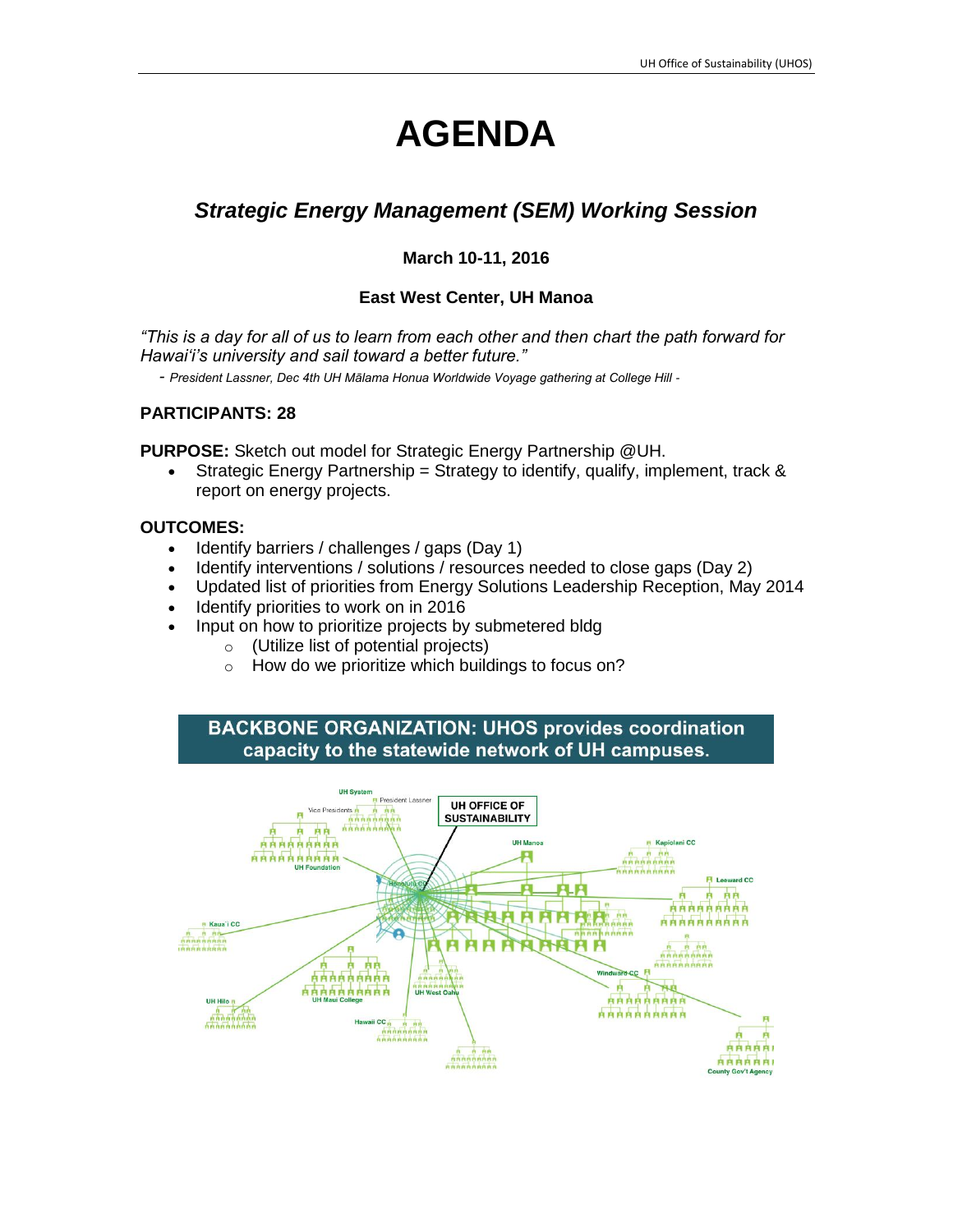# **Day 1, 2 pm to 5 pm, 3 hour session** *SWOT + GAP ANALYSIS*

#### **2 pm Welcome + Introductions (20min)**

- **Review Purpose of this session**
- **Review outcomes of this session**
- *Who's in the Room?*
- **Review Process:** 
	- o *Consider this an extended brainstorming session where we can capture your input to help inform crafting of a broader strategy*
	- o *Mix of small + large group work*

## **2:20 CONTEXT SETTING (20-min)**

- **Wendell Brase (10min)**
	- o Lessons learned / Key principles for success from UC Irvine
	- o Q&A

## **2:40 SMALL GROUP WORK (55min) -** *SWOT Analysis*

## **3:35 PROPOSED STRATEGY (20-min)**

#### **Matt Lynch (15min)**

- o Update of work-to-date & pilot projects under way
- o Outline current thinking on energy management strategy:

#### **3:55 LARGE GROUP BRAINSTORM (40min)**

#### **Questions to consider:**

- o *What works about this plan?*
- o *What doesn't work about this plan?*
- o *How can we work more effectively together with our partners?*
- o *What additional resources are needed?*

#### **4:35 SMALL GROUP WORK (20min)**

- **Back into 4 small groups of approx 5:**
	- o *Confirm / identify priorities to work on in 2016*

# **4:55 CLOSING THOUGHTS DAY 1 (5min)**

**5:00 PAU**